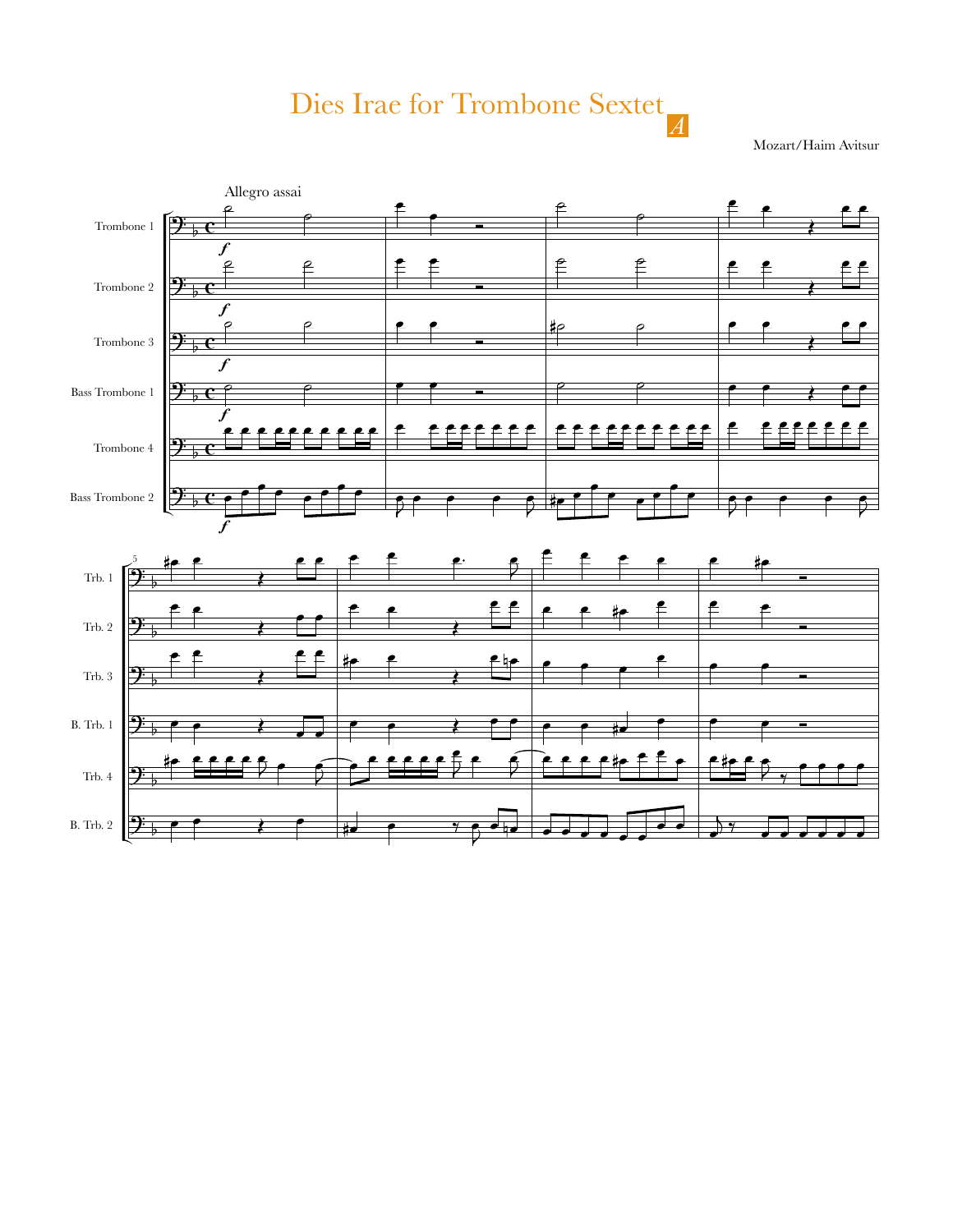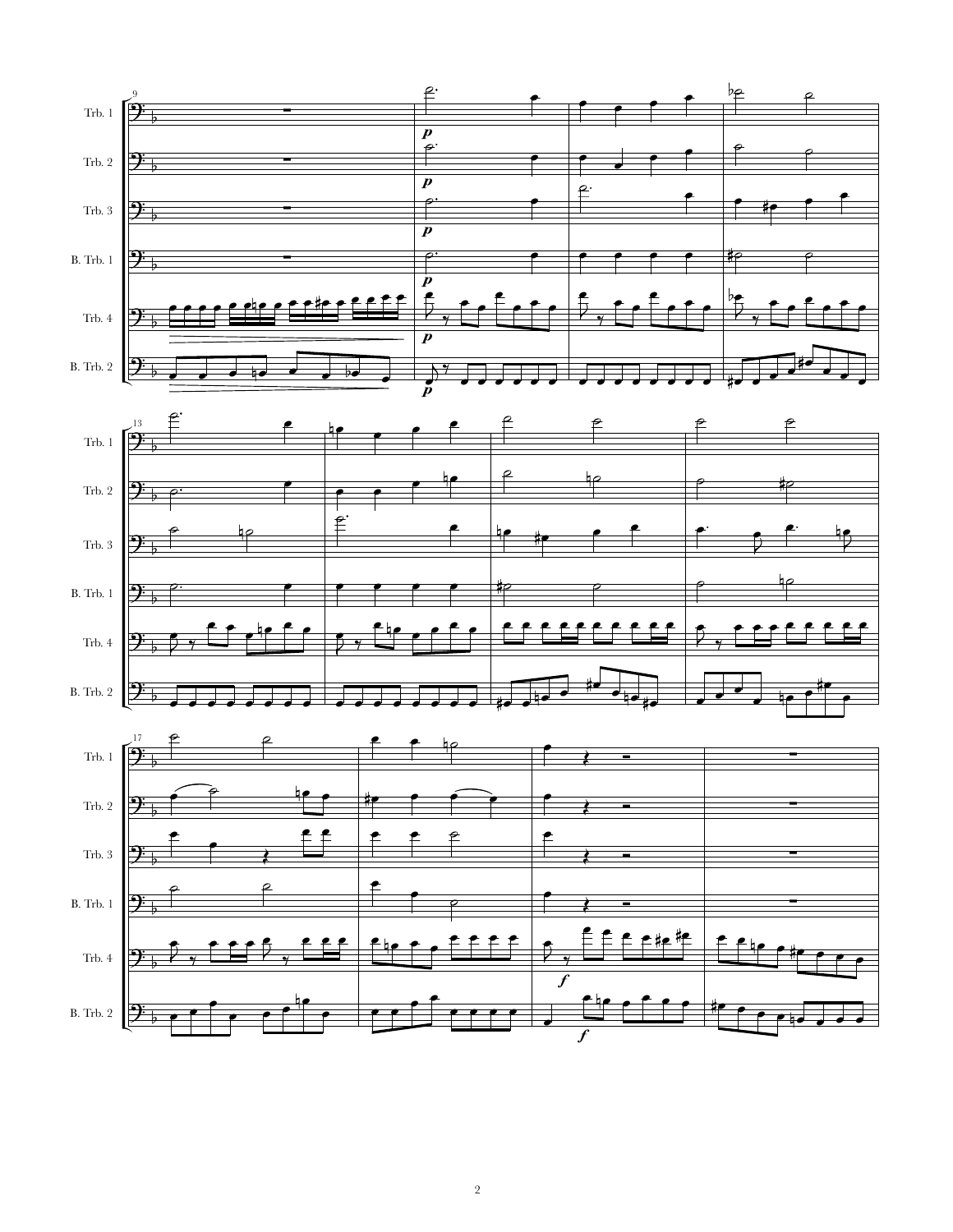



 $\sqrt{3}$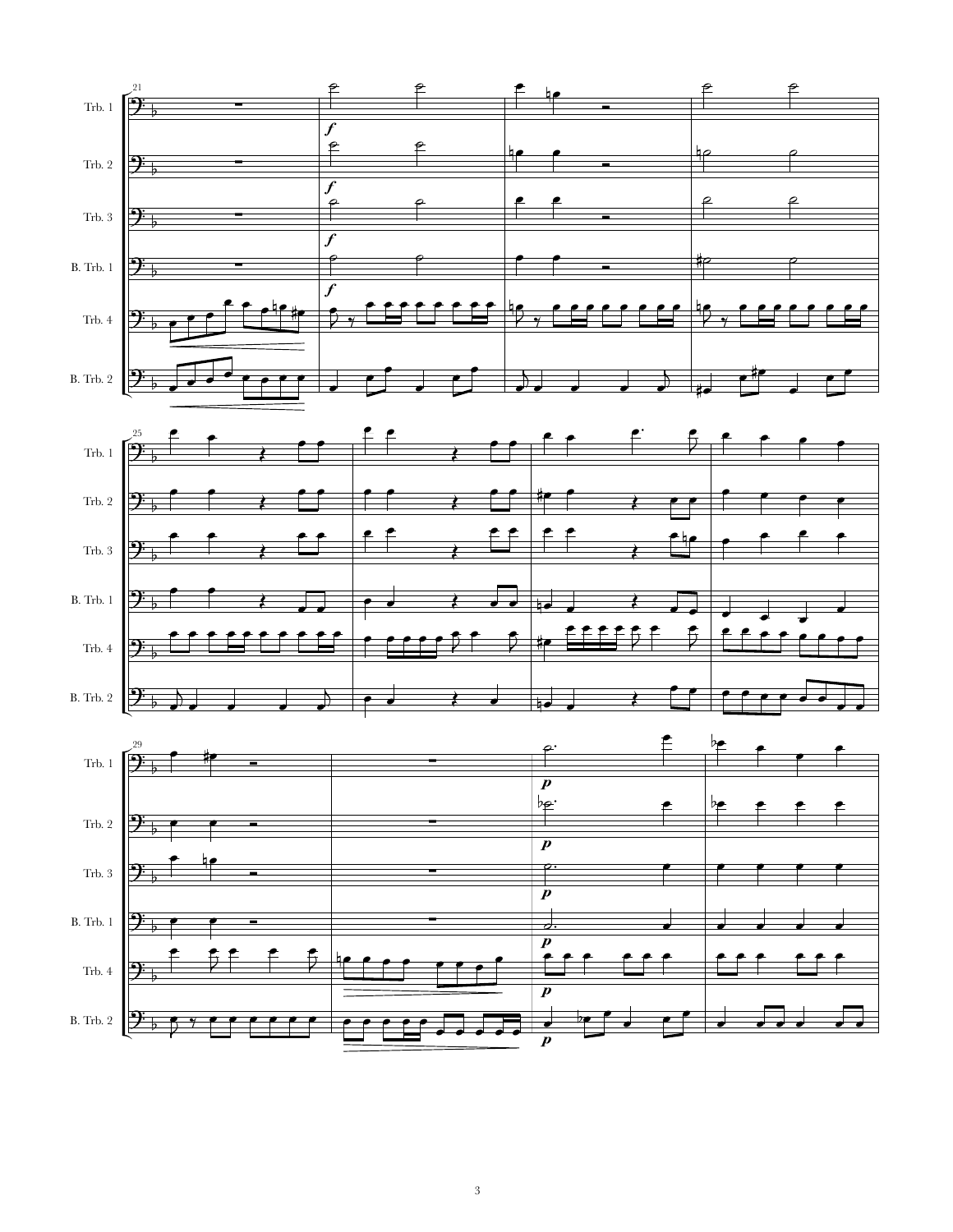

 $\overline{4}$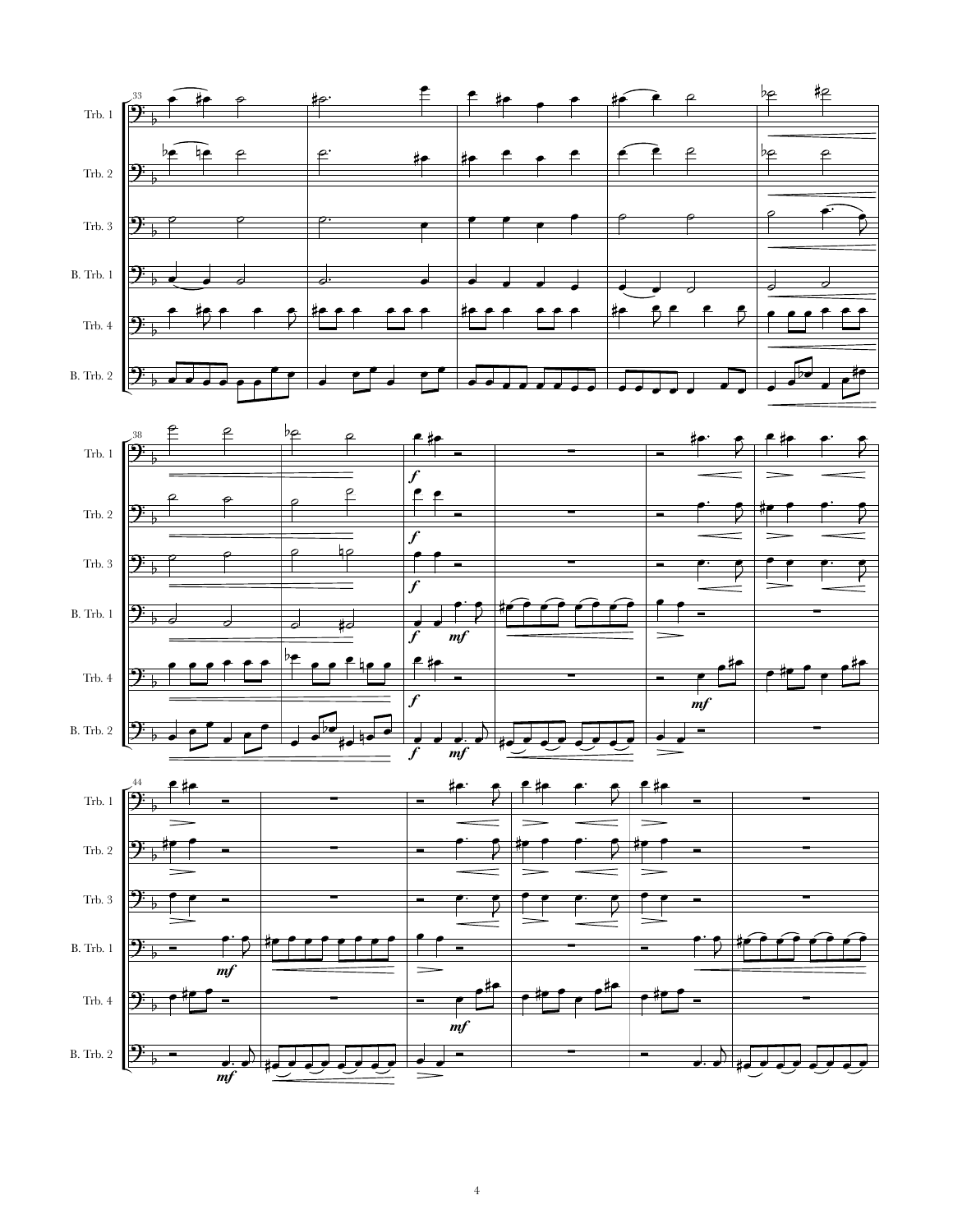

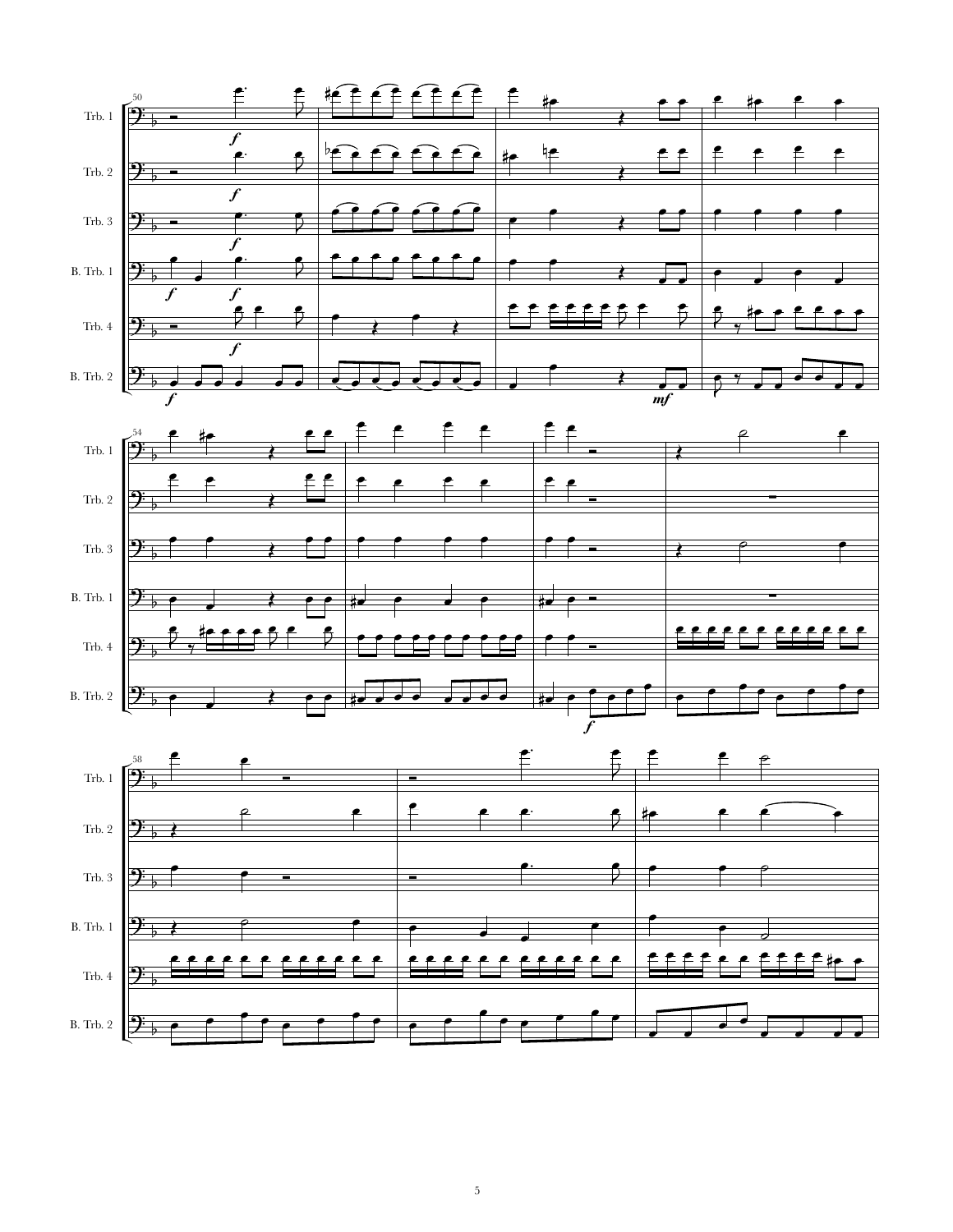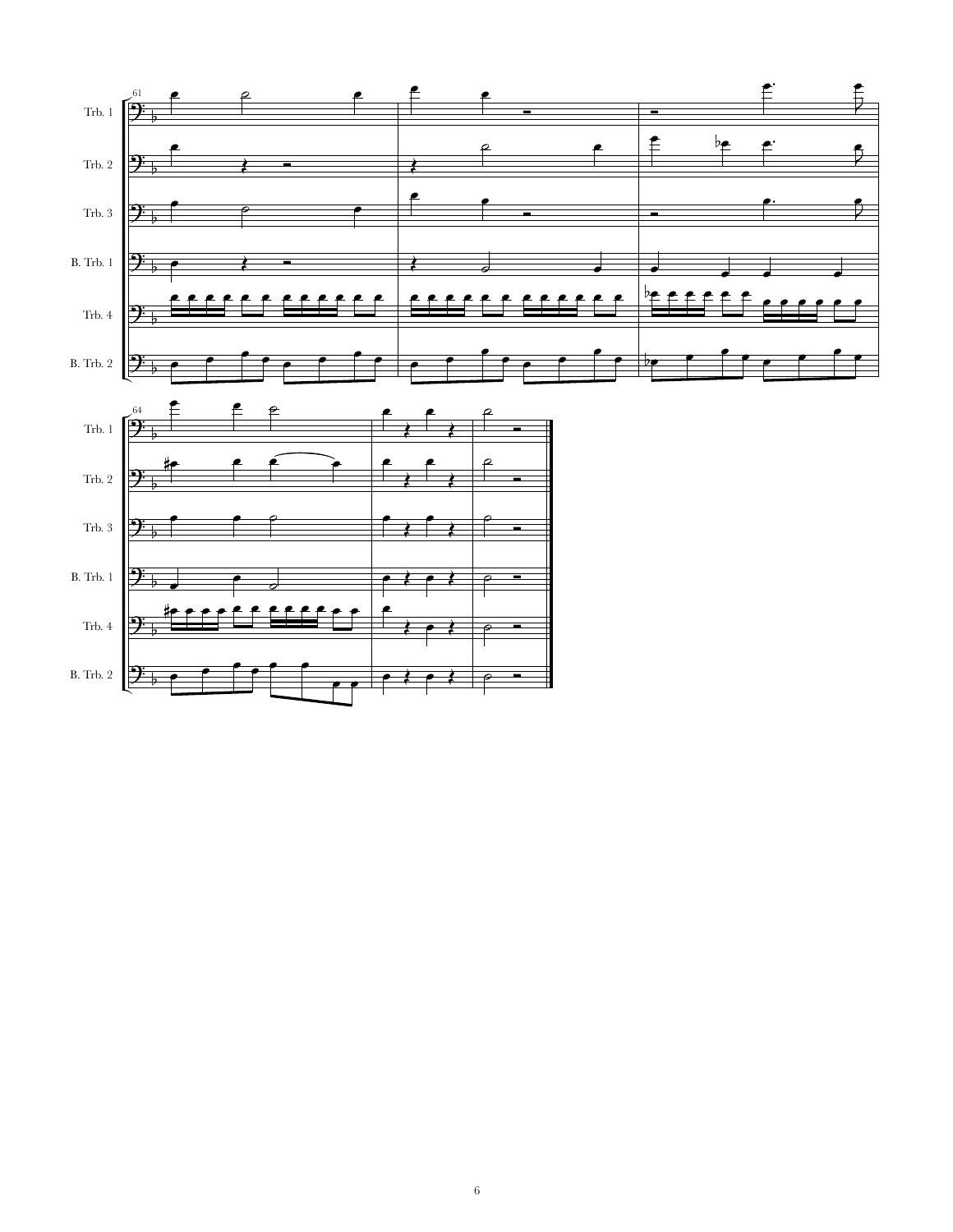### Dies Irae for Trombone Sextet

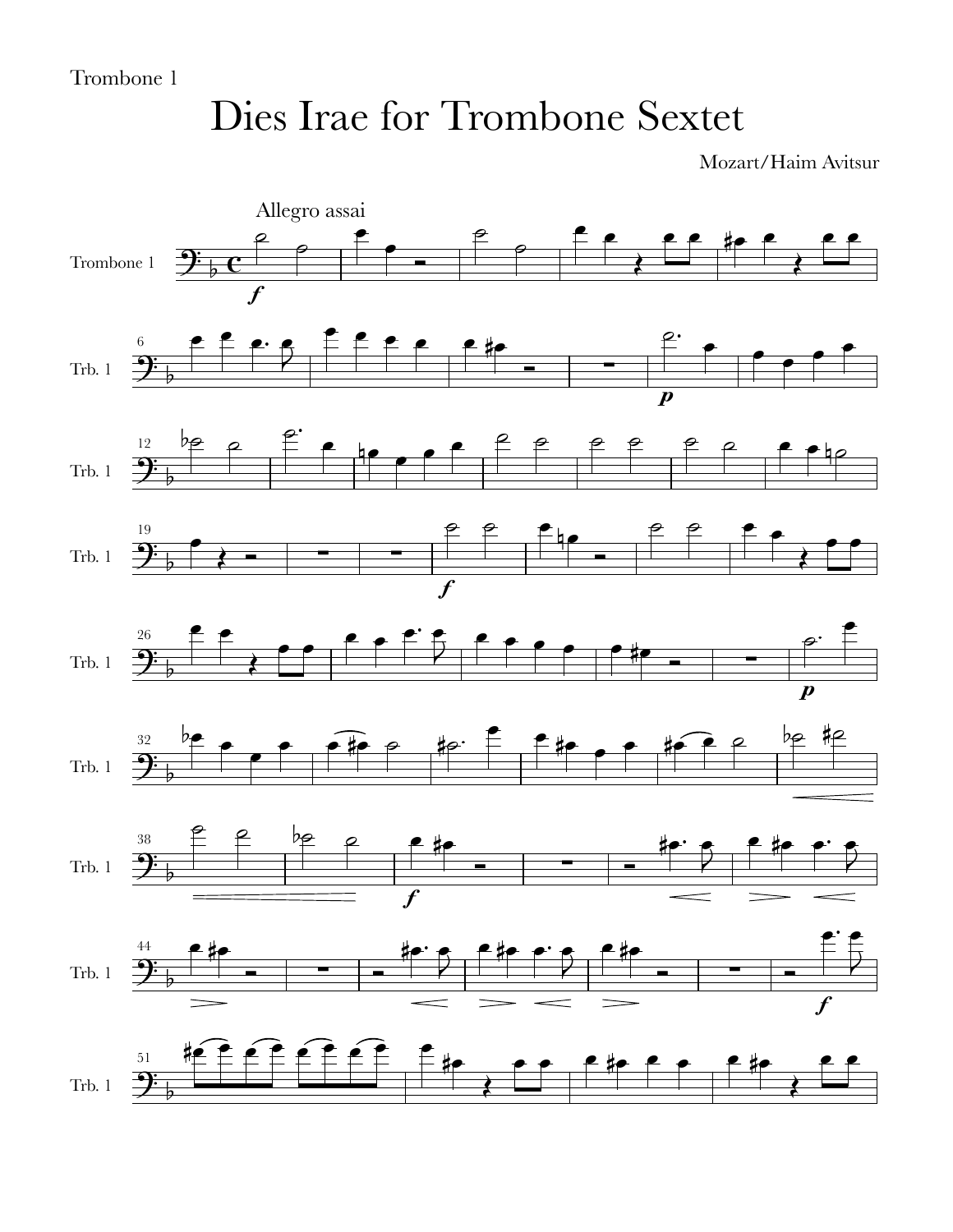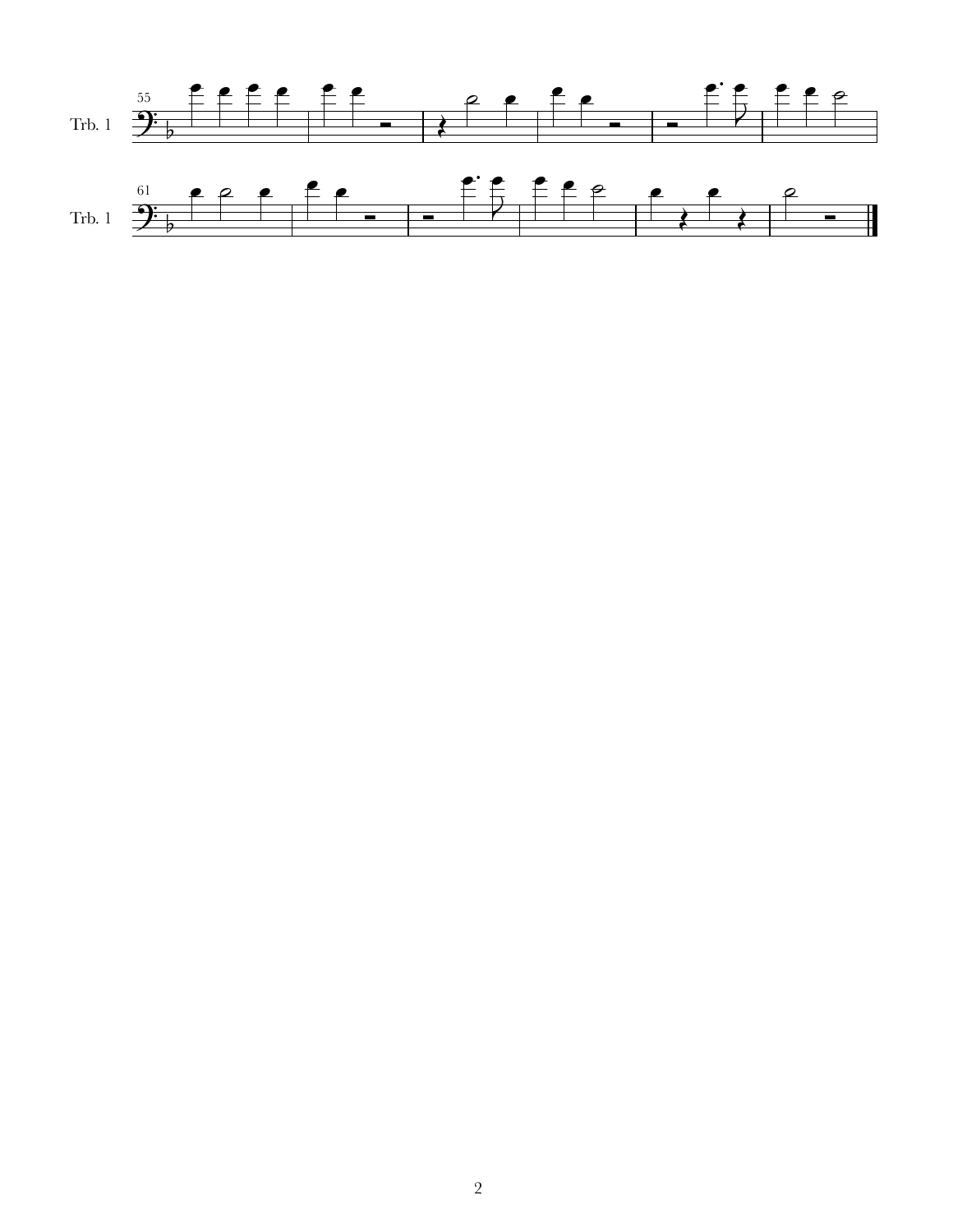### Dies Irae for Trombone Sextet

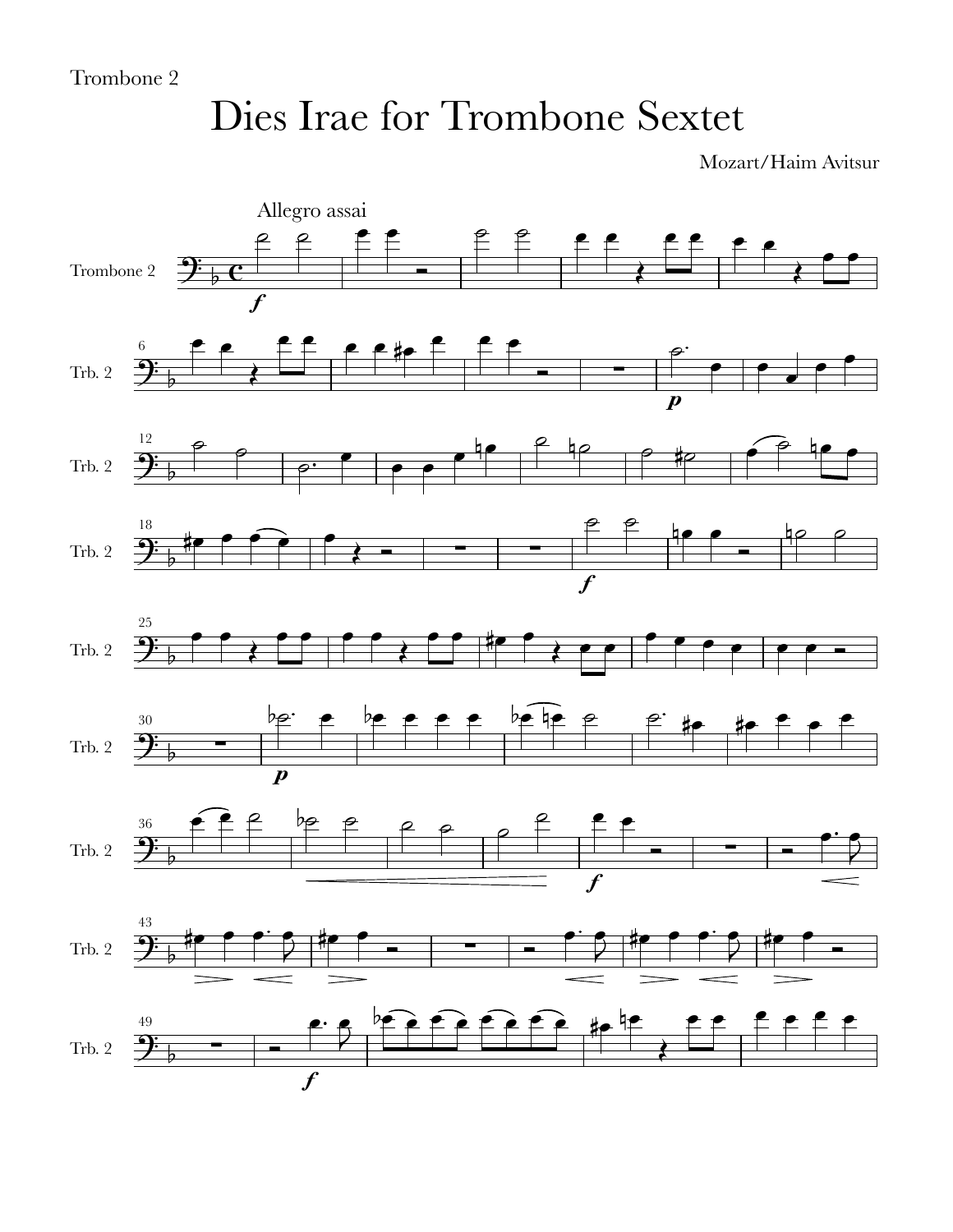



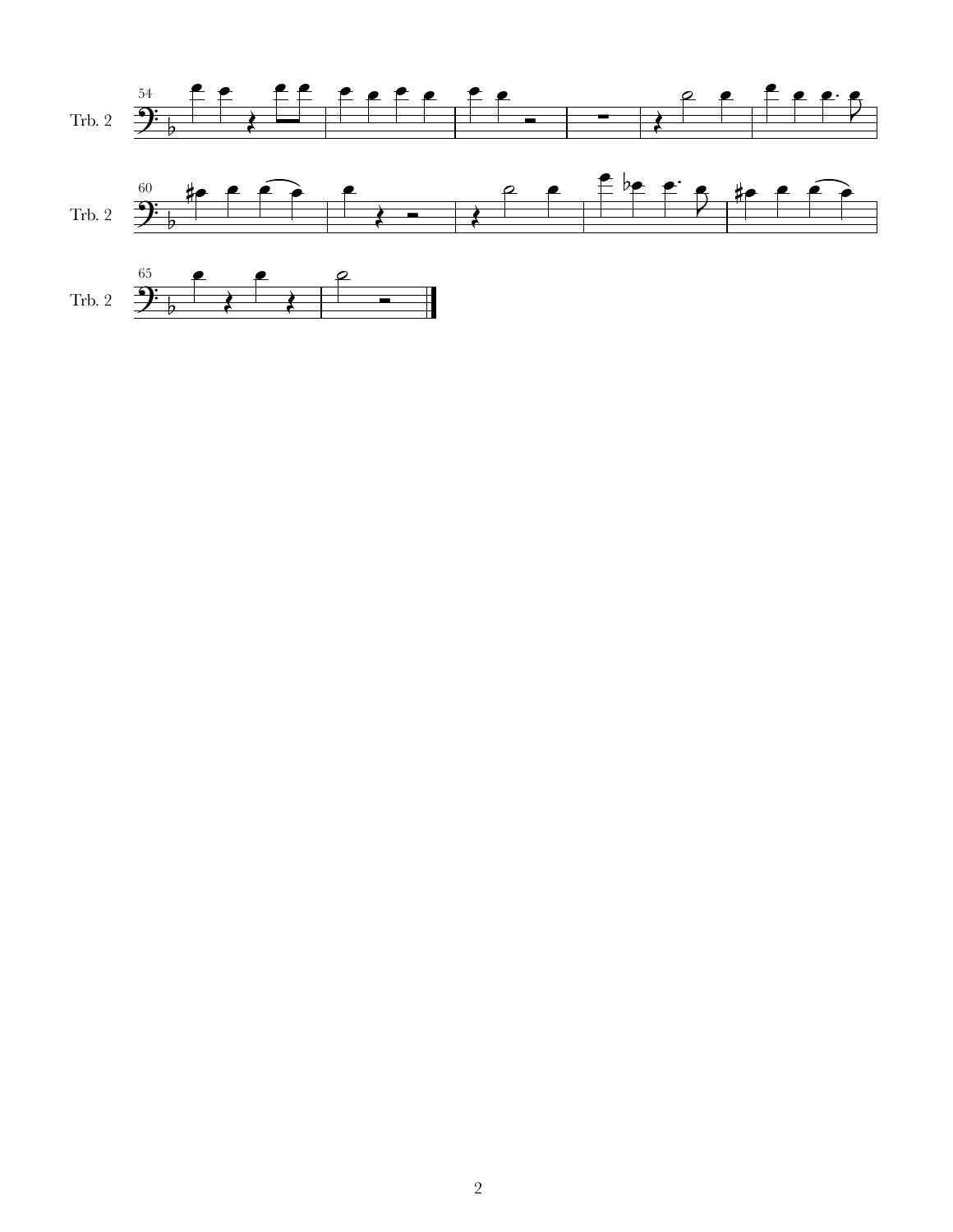#### **Bass Trombone 1**

# Dies Irae for Trombone Sextet

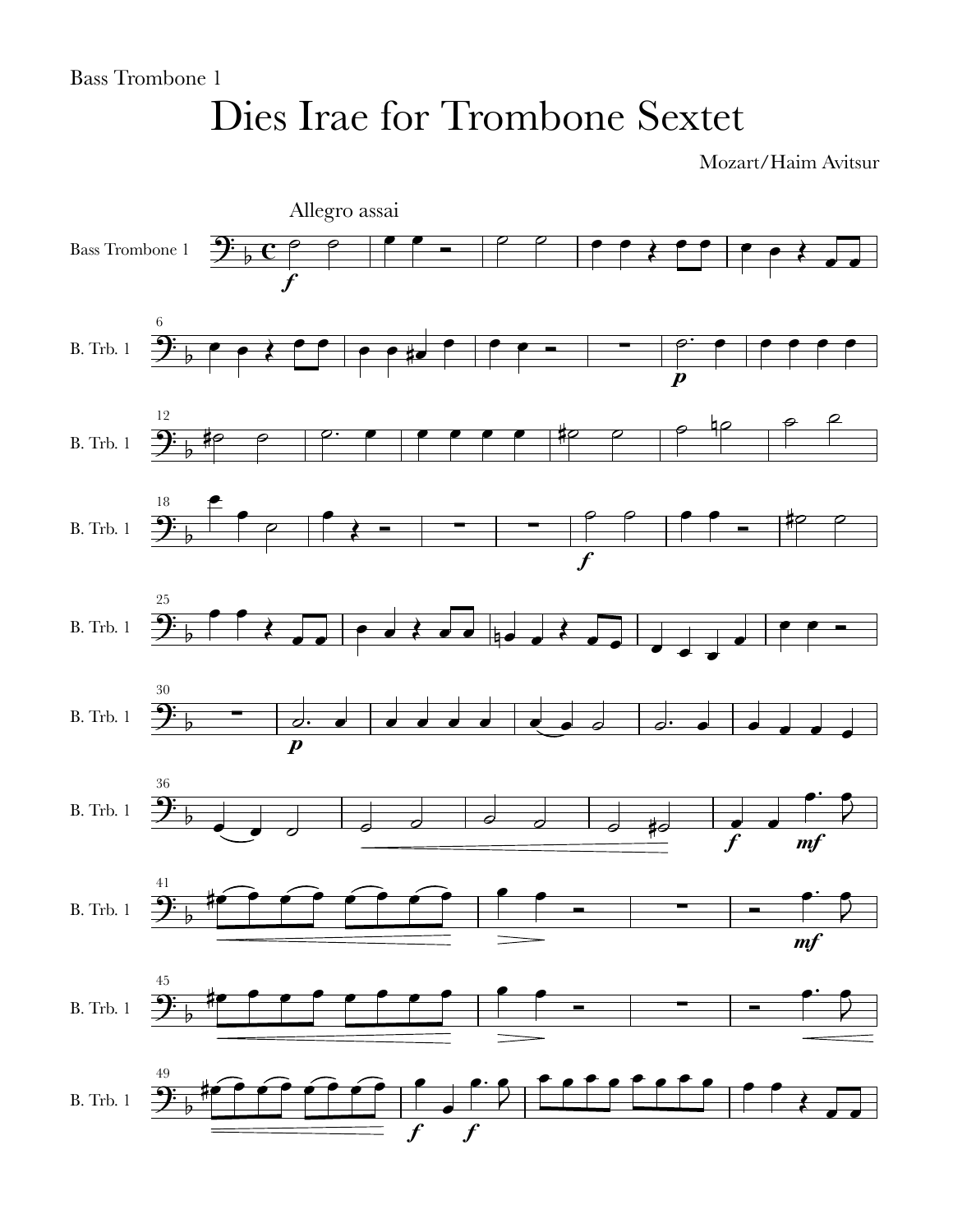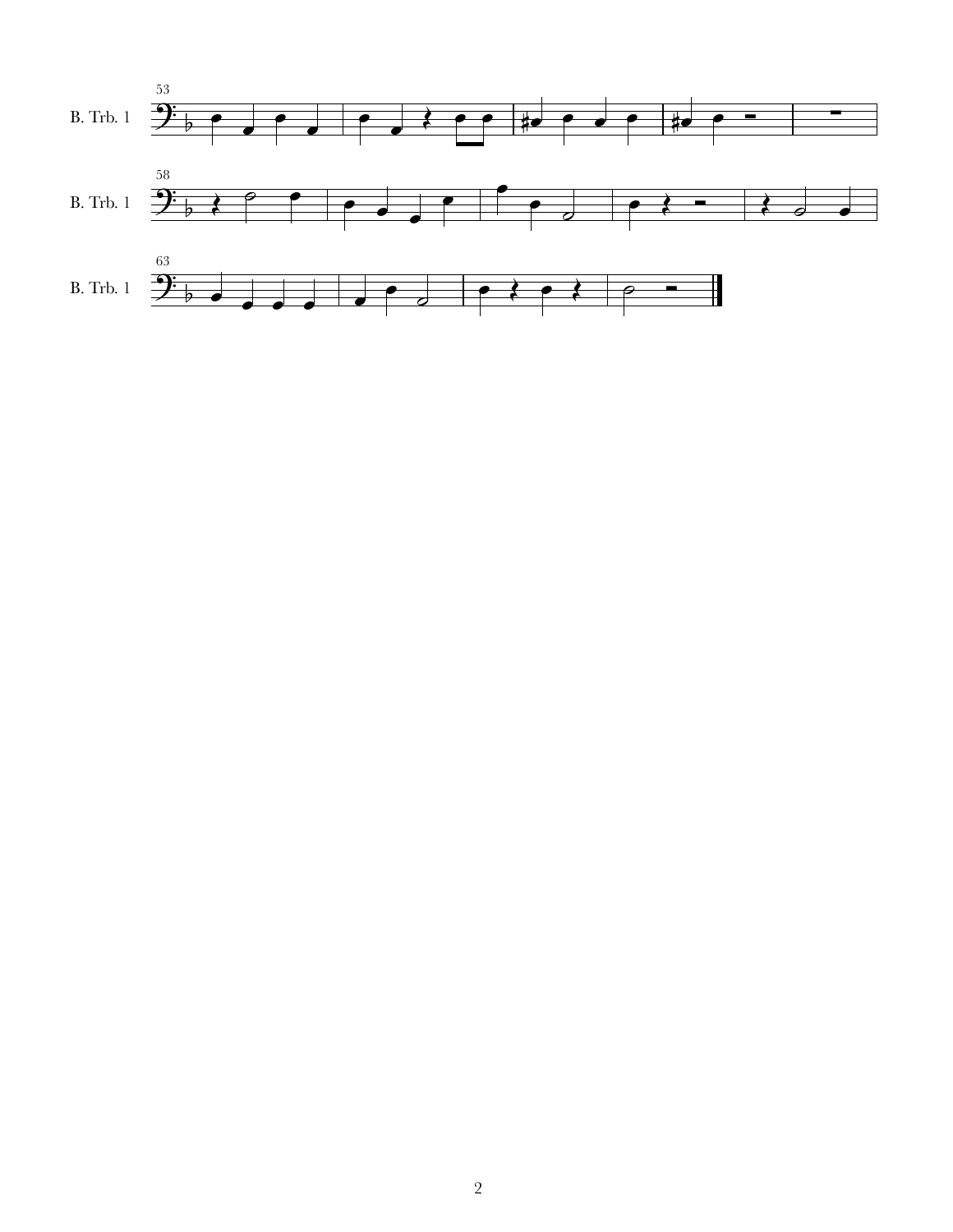# Dies Irae for Trombone Sextet

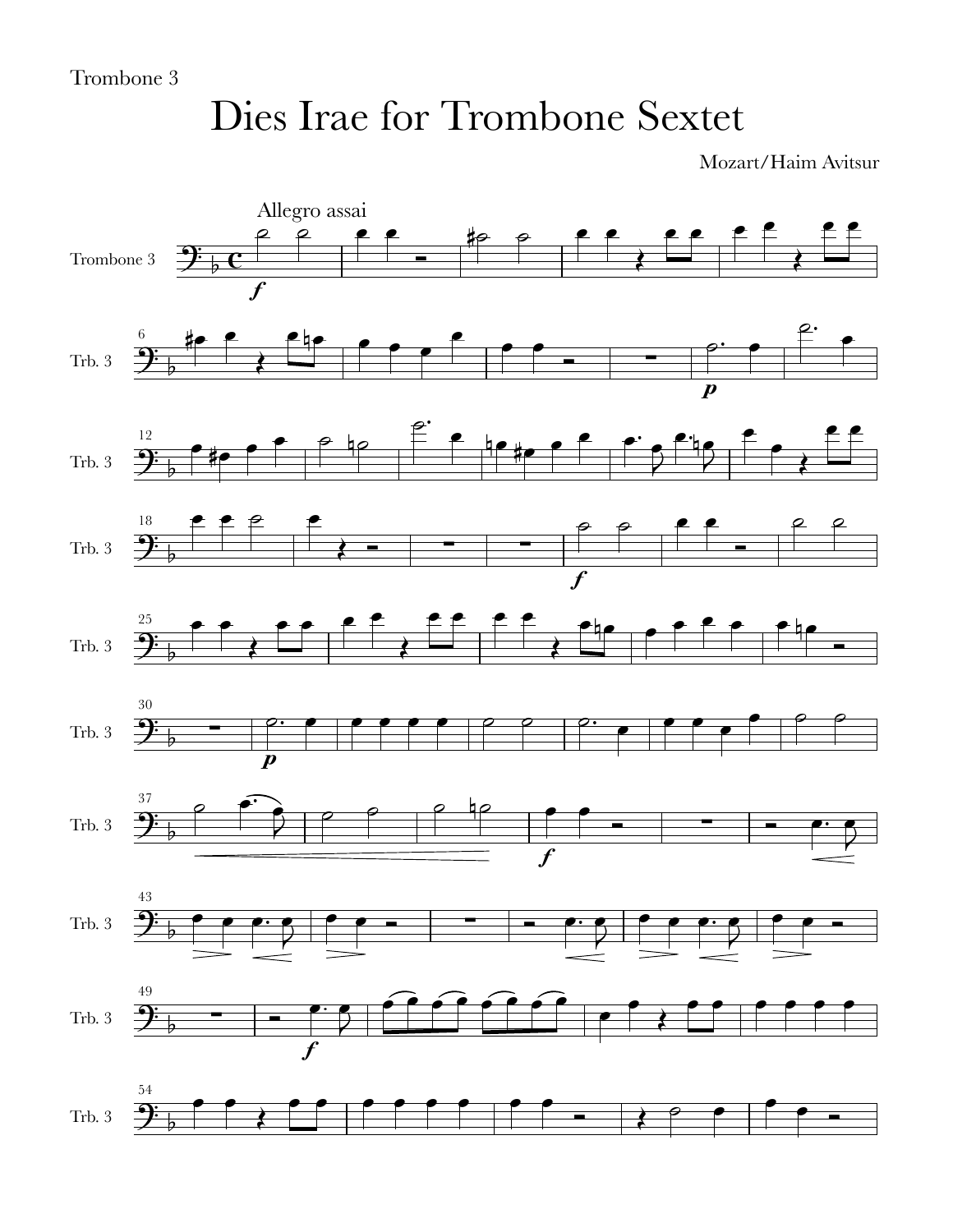

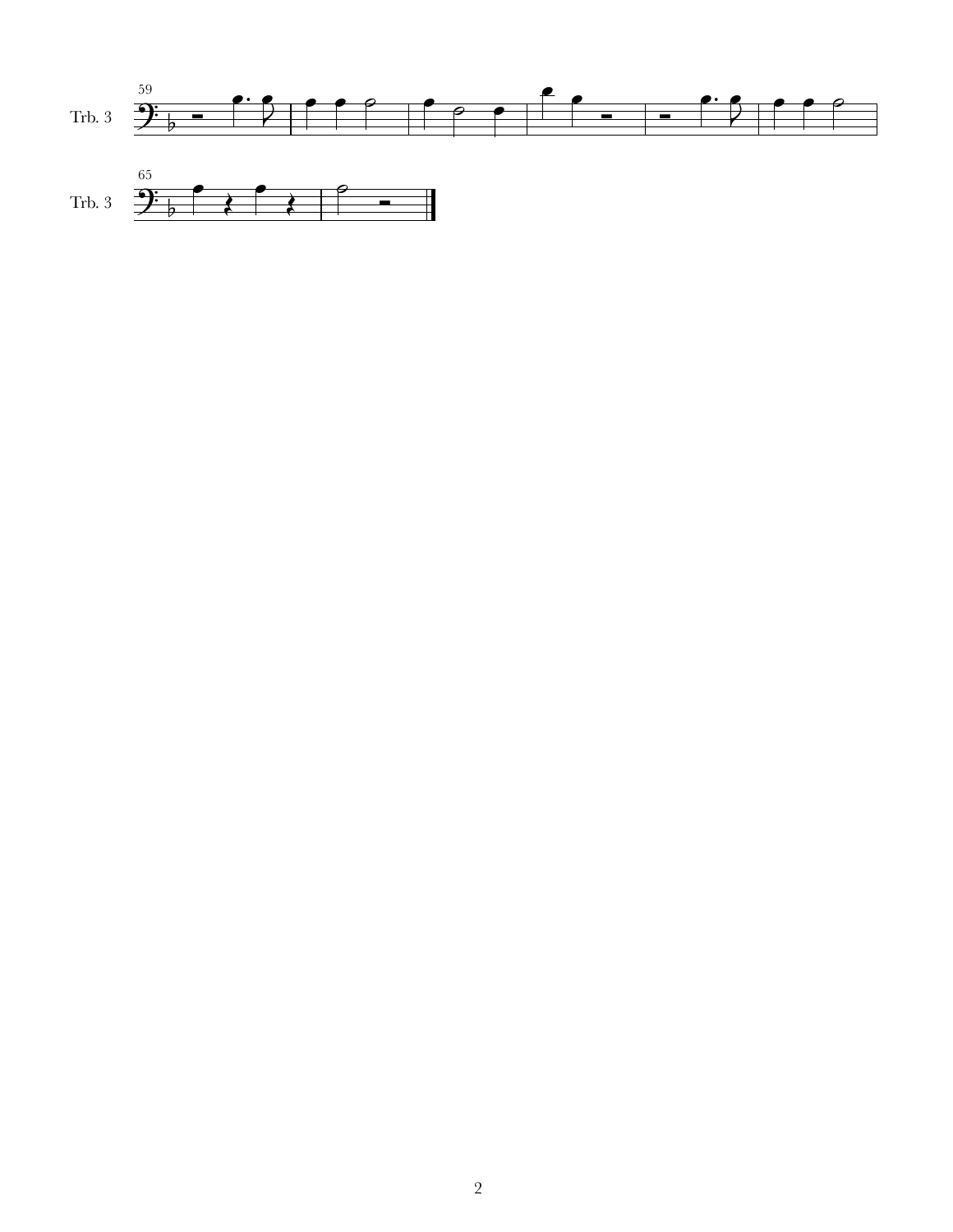### Dies Irae for Trombone Sextet

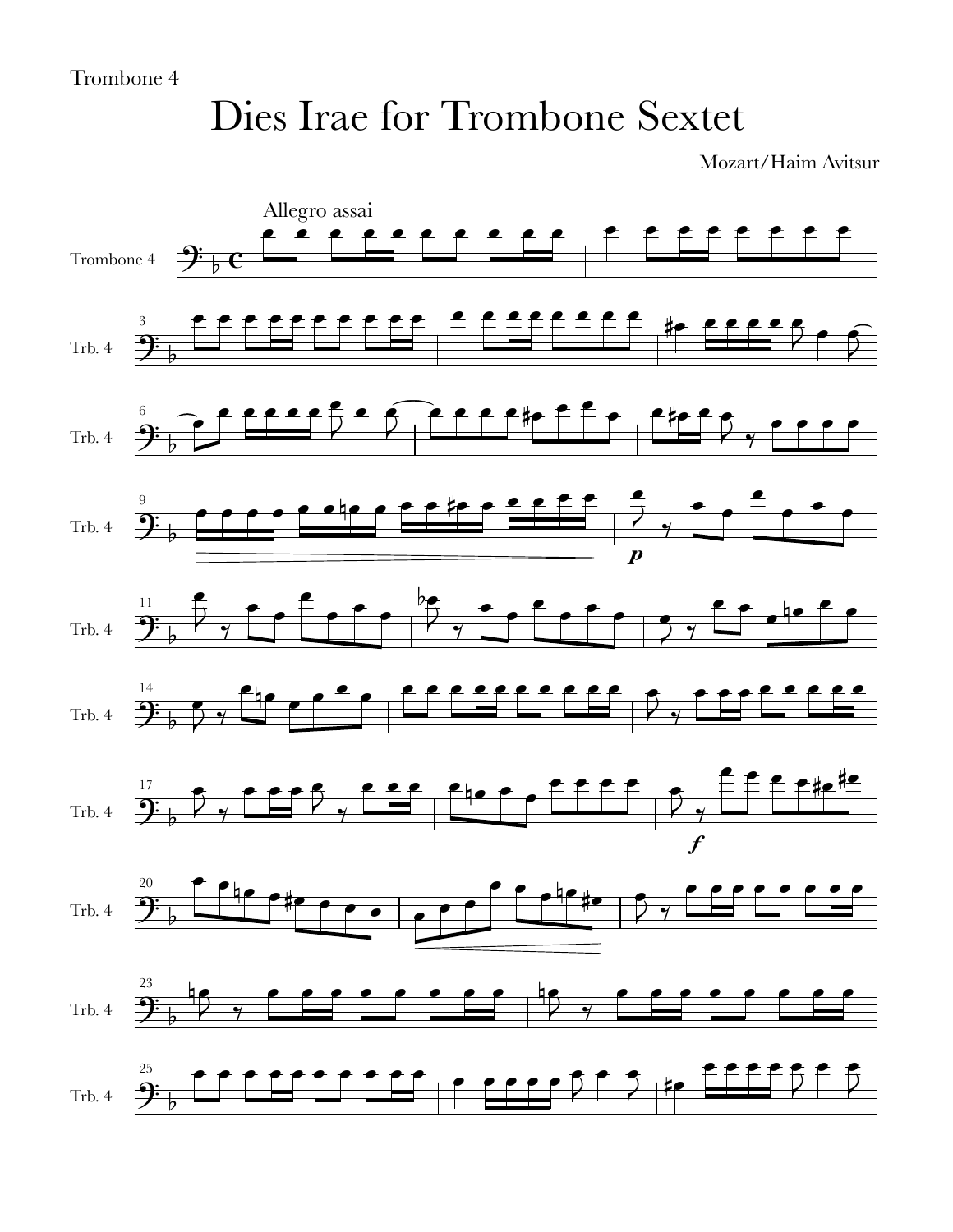



















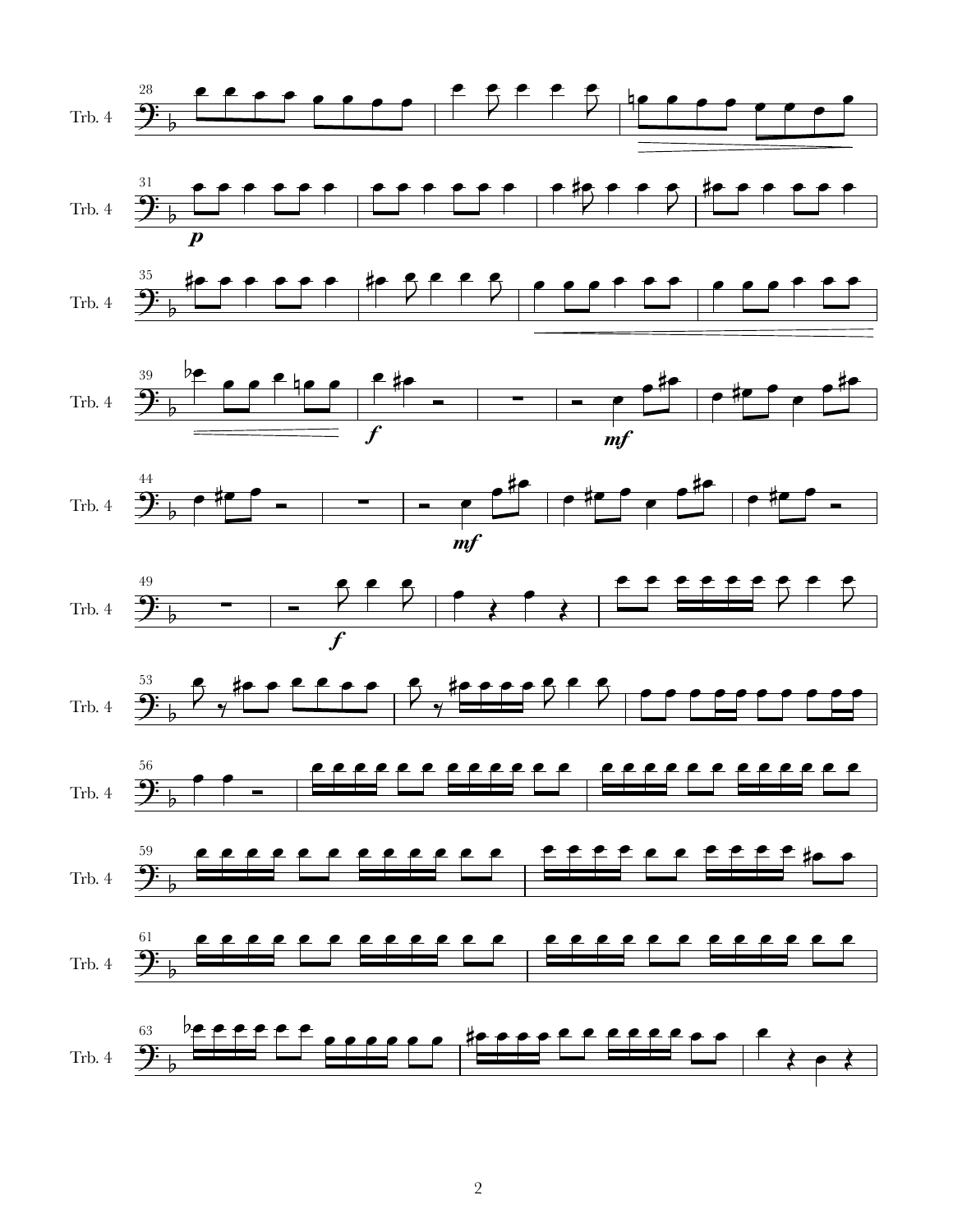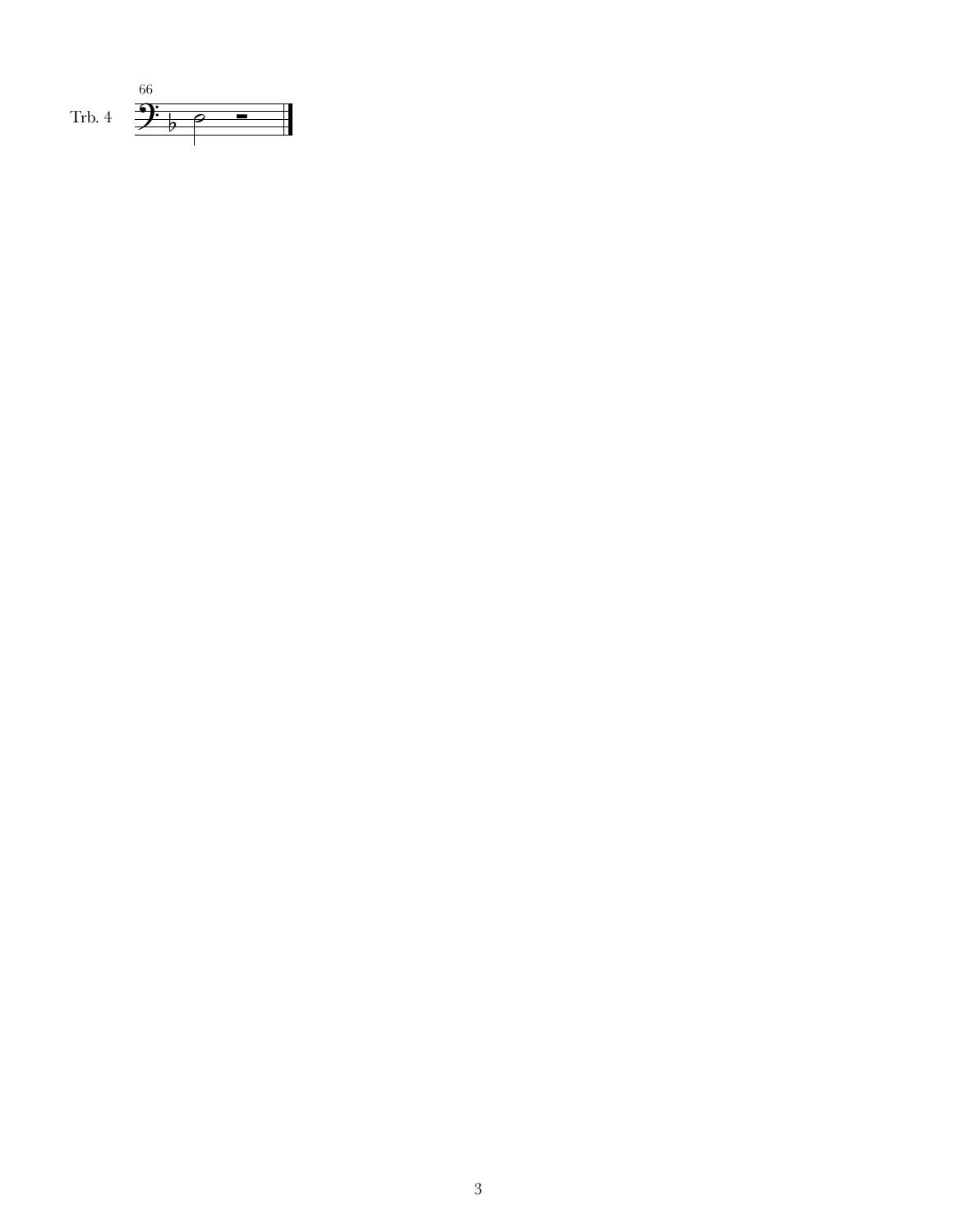#### **Bass Trombone 2**

## Dies Irae for Trombone Sextet